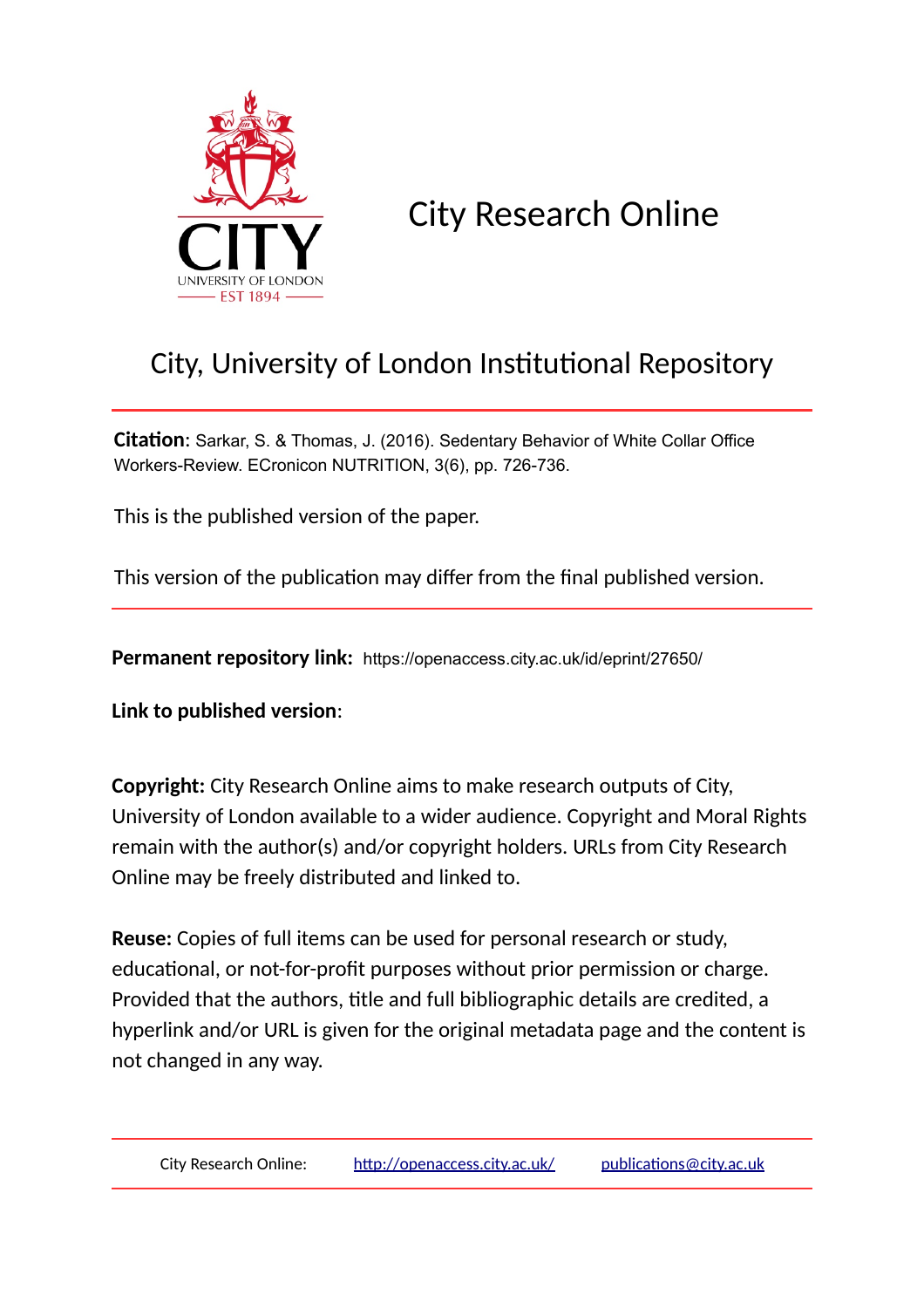

# **Thomas James Hopkin<sup>1</sup>\* and Swrajit Sarkar1,2**

*1 University of Central Lancashire, Division of Sports Exercise and Nutritional Sciences, United Kingdom 2 Leeds Trinity University, Division of Sports, Health and Nutrition, Hors forth, United Kingdom*

**\*Corresponding Author:** Thomas James Hop kin, Division of Sports Exercise and Nutritional Sciences, Preston, Lancashire. PR 12 HE, United Kingdom.

**Received:** March 31, 2016; **Published:** April 18, 2016.

# **Abstarct**

# **Aim**

The aim of this systematic review is to evaluate the physical activity time (PAT) of white collar office workers in order to assess the levels of sedentary activity in an office environment. Analysing the office workers PAT will not only allow an insight into how an office based job could impact a person's overall health and wellness status, but will also allow for the development of future office based inter ventions aimed at increasing the overall physical activity among white collar office workers.

# **Methodology**

Using the PRISMA 2009 guidelines a literature review was conducted to assess the PAT of office workers and the typical sedentary nature of their work could affect their health. The review consisted of 8 peer reviewed studies, collected through the entry of 9 initial search terms relating to the physical activity, sedentariness and overall health of white collar workers into Discovery, PubMed and Google Scholar search engines.

# **Results**

Results suggesting low physical activity time spent among white collar office workers with the average minutes spent sedentary on a working day mean(±SD), (529±75.3), minutes in light activity, (164.9±51.1) and vigorous activity time, (28.2±15.9). Low levels of physical activity were also found during non working days with the average sedentary time being mean  $(\pm SD)$ ,  $(460.1\pm63.2)$ , minutes in light physical activity, (251.2±102.1), and moderate to vigorous physical activity time (MVPA) time, (17.9±29.3).

# **Conclusion**

White collar office workers are spending greater amounts of work time in sedentary behavior.

# **Value**

This paper provides a current literature review and analysis of the physical activity levels among office workers and sedentary behavior at work which could effects office workers health and well being.

*Keywords: sedentariness; Physical activity levels; Office workers and white collar workers*

# **Introduction**

These dentary nature of an office workers job role, through various literature have suggested office workers spend great durations in sedentary activity [1,29]. This accounts for 82% of time in sedentary activity [2, 6, 29]. Furthermore, Physical activity time (PAT) of office workers outside of working hours, finding that the PAT of the most sedentary workers did not increase during non-working hours when compared to workers who had more physically active occupation [6] Greater levels of sedentary activity, classed as any activity bellow 1.5 Mets, (Metabolic equivalent) [27], is positively correlated with both an increase in risk and the development of NCD's, (non e communi-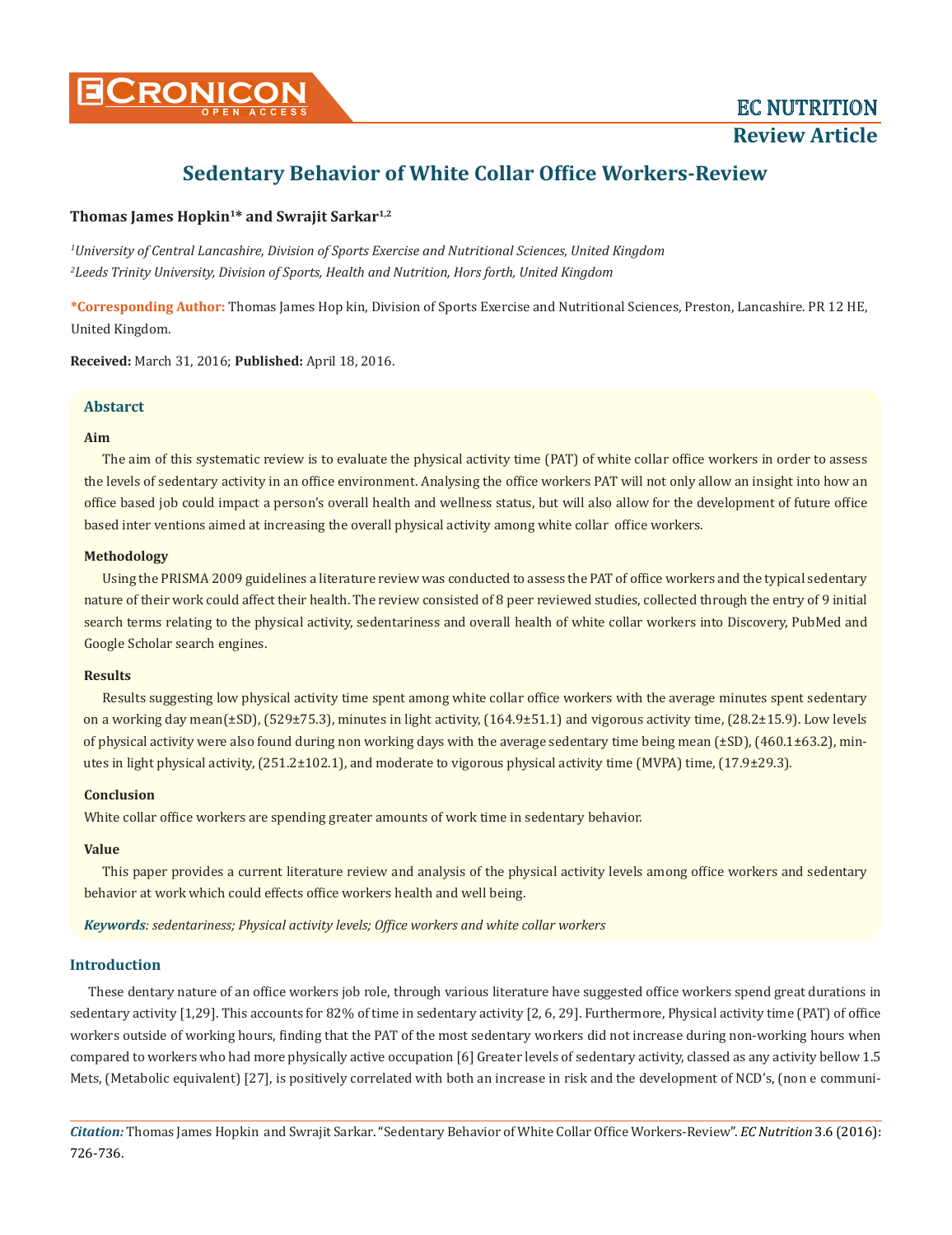cable diseases). This puts white collar workers, office workers in particular, at higher risk of developing diseases. Such as cardio vascular disease, type 2 diabetes and hypertension [12].

The increase of sedentary jobs and decrease in more active job roles over the last 54 years has party been held responsible for rising over weight and obesity levels due to advancements in technology and transportation [5,28]. In the UK 61.9% of adults are classed as obese [18] and the in tangible cost of such is costing the NHS£8. 2 billion a year [20]. Obese workers are not as productive, punctual and have a greater number of days out of work when compared to non-obese workers [2,11,26].

Therefore, this review will analyse the PAT of office workers to assess levels of sedentary activity and if higher levels of activity are being achieved in a fore mentioned population. This will allow for an in-depth evaluation on office workers over all health and how their occupation may be affecting their well being. It is hypothesized that the outcome of this review will determine that the office job role is of a sedentary nature, resulting in a great need for this population PAT to be increased, placing office workers at a greater risk of developing non communicable diseases.

# **Method**

# **Literature Search**

Literature searches were conducted in several search engines including PubMed, Discovery and Google Scholar (1900–2015). The initial search terms used in the previously mentioned search engines included; "PAT of office workers, PAT of white collar workers and sedentary activity of office workers", these search terms where then developed into more specified search terms relating to the review, for example "sedentary life style and non-communicable diseases". Both the reference lists of all studies and also any suggested literature by the search engines were examined in order to gain a significant quantity of relevant research. Whilst using the previously mentioned search engines a mix of both general and advanced searches was used with no date boundaries set, only English papers included, although papers that were initially published in another language but are available in English were included in the review, and peer reviewed journals considered in this study. To be included in this review studies had to be free to access through the relevant search engine or a relevant link to a free copy of the study. In this review of literature the PRISMA 2009 check list was followed (PRISMA, 2009).

#### **Eligibility Criteria**

For studies to be included in this systematic review the following criteria must have been met; (1) the studies must have been Peer reviewed. (2) The participants involved in the study must have been of working age, >18, <65(3) the participants of the study must also be employed in a white collar job role, for example an office worker. (4) Studies must have also been researching into the physical activity levels of office workers. These criteria was chosen to allow for a precise review of the literature, the criteria also allows for the relating of research from health and diseases to support and expand upon the finding of the eligible literature.

#### **Screening of the Literature**

Literature found through the use of search engines was screened initially through the title and the abstract of the study, deeming if the study was relevant, for example did the study relate to the PAT, sedentariness or overall health of office workers?. If the literature was found to be relevant then the full paper of that study was analysed in greater detail to assess if the study metal l4 of the eligibility criteria. Any duplicate papers, Papers that were found multiple times through different searches, were disregarded at this point to avoid incorrect data.

#### **Assessment of Studies Quality**

To assess the quality of the studies included in this systematic review of literature guidelines formed by both Penn state college [15], and the journal of European psychology students [31], was used. The use of these guidelines not only allowed forth equality of the research papers to be assessed but also the risk of bias to be reduced, allowing for a higher quality and broader examples of research, any papers that failed to pass the quality assessment were disregarded at this point. For further detail of the quality assessments can be found in appendix 2.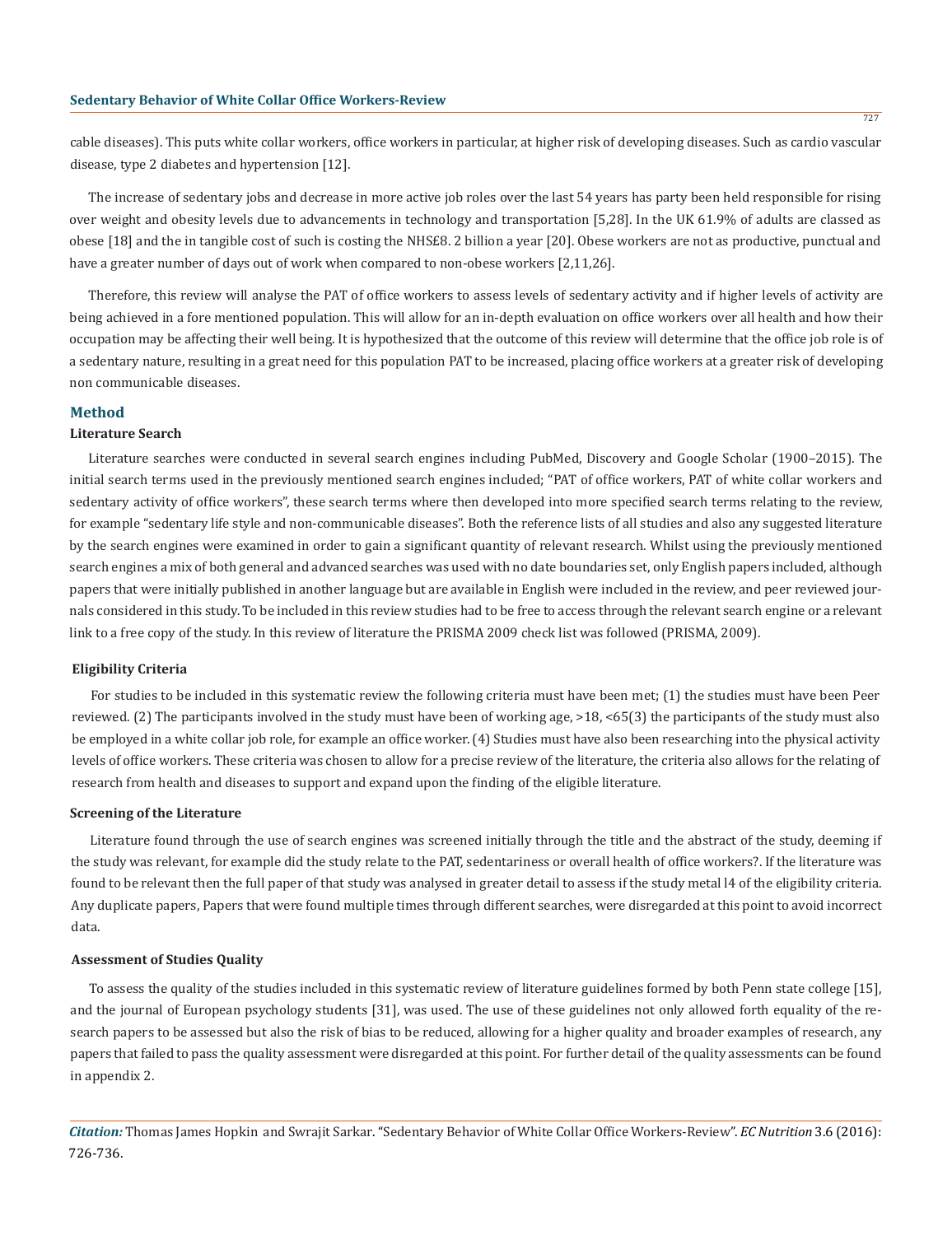

*Figure 1: Illustration of the search strategy for the literature involved in this study.*

## **Data Collection Process and Data Items**

Data involving the participants PAT was extracted from the studies and categorized into the amount of minutes spent sedentary, in light PA and in Moderate to vigorous physical activity, (MVPA), on both working and non working days with the means and standard deviations also extracted. No assumptions or simplifications were made to the data used in this review, all data used is the data reported from the reviewed studies. Collected data was gathered from respective charts, graphs and tables with mean and standard deviation variables included, the applicable author was contacted regarding any relevant missing data as incomplete data was not included in the analysis.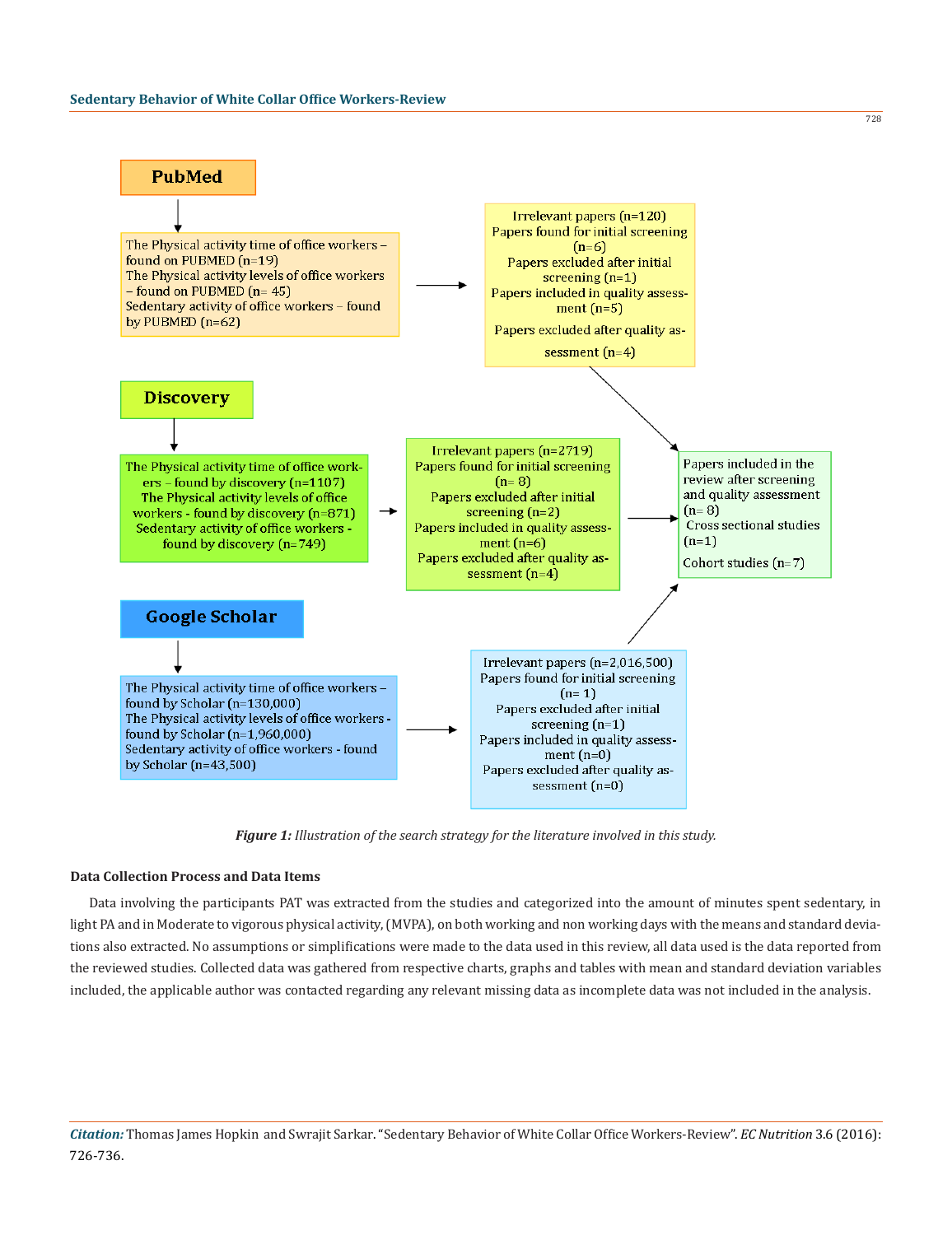|                                                                                                  |                                                                                                                                                                                                                  |                                                                                                                                                             |                                                                                                                                                                                                                                                | 729                                                                                                                                                                                           |
|--------------------------------------------------------------------------------------------------|------------------------------------------------------------------------------------------------------------------------------------------------------------------------------------------------------------------|-------------------------------------------------------------------------------------------------------------------------------------------------------------|------------------------------------------------------------------------------------------------------------------------------------------------------------------------------------------------------------------------------------------------|-----------------------------------------------------------------------------------------------------------------------------------------------------------------------------------------------|
| Main Findings                                                                                    | behaviour during working<br>hours didn't increase their<br>greatest time in sedentary<br>behaviour out side of the<br>ity or reduce sedentary<br>levels of physical activ-<br>Those who spent the<br>work place. | worker shad low levels of<br>physical activity and on<br>average 9.7 hours a day<br>Up to 70% of the office<br>was spent sitting or in<br>active.           | It is essential that the pos-<br>crease in physical demand<br>ting times and sedendtary<br>due to the prolonged sit-<br>changed more frequently<br>in order to present an in-<br>ture of office workers is<br>nature of the job.               | office worker job role is a<br>dentary life style found in<br>significant cause to these<br>The inactive nature of an<br>most office workers.                                                 |
| ous PA<br>Moder-<br>(Mean<br>vigor-<br>work-<br>ate to<br>(non<br>ing<br>days)<br>Mins<br>$(15+$ | $28 + 33$                                                                                                                                                                                                        | Not re-<br>ported                                                                                                                                           | Not re-<br>ported                                                                                                                                                                                                                              | $+$<br>25.7<br>25.7                                                                                                                                                                           |
| working<br>Light PA<br>$(Mean \pm$<br>days)<br>non)<br>Mins<br>SD)                               | $^{+1}$<br>126<br>278                                                                                                                                                                                            | reported<br>Not                                                                                                                                             | Not re-<br>ported                                                                                                                                                                                                                              | $^{\mathrm{+}}$<br>224.4<br>78.3                                                                                                                                                              |
| working<br>Mean ±<br>entary<br>(non<br>days)<br>Mins<br>Sed-<br>SD)                              | $460 \pm$<br>105                                                                                                                                                                                                 | ported<br>Not re-                                                                                                                                           | Not re-<br>ported                                                                                                                                                                                                                              | $^{\mathrm{+}}$<br>570.5<br>88.0                                                                                                                                                              |
| (Working<br>Moderate<br>to vigor-<br>Mean ±<br>ous PA<br>days)<br>Mins<br>SD)                    | ± 26<br>32                                                                                                                                                                                                       | LA 12.2 $\pm$<br>CA 19.8 $\pm$<br>Moderate<br>Vigorous<br>$LA10.8 \pm$<br>Bank 5.3<br>$8.1 \pm 2.2$<br>Bank of-<br>ficials,<br>± 1.6,<br>2.0,<br>3.1<br>1.9 | ported<br>Not re-                                                                                                                                                                                                                              | 39.5±18.7                                                                                                                                                                                     |
| Light PA<br>(Working<br>$(Mean \pm SD)$<br>days)<br>Nins                                         | $246 \pm 90$                                                                                                                                                                                                     | Bankers16<br>as walking<br>$C_A31 \pm 4.7$<br>Reported<br>$LA4 \pm 2.3$<br>3.1<br>$+1$                                                                      | reported<br>Not                                                                                                                                                                                                                                | $176.9 \pm 52.6$                                                                                                                                                                              |
| Sedentary<br>(Working<br>[Mean ±<br>days)<br>mins<br>SD)                                         | 580±101                                                                                                                                                                                                          | $582 \pm 102$<br>between<br>Nostatis-<br>signifi-<br>groups,<br>cance<br>tical                                                                              | $262 \pm$<br>76.8                                                                                                                                                                                                                              | 676±58.7                                                                                                                                                                                      |
| assessment method<br>Time at work                                                                | Using an Acti Graph GT1M Accelero<br>activity levels are categorized into<br>sedentary, light and moderate to<br>vigorous, over a 7 day recording<br>meter the participant's physical<br>period.                 | interview technique with the aid of<br>ity levels were measured using an<br>The participant's physical activ-<br>a short IPAQ.                              | Using dichotomous in clino meters<br>corded through out working hours.<br>participant's frequency of posture<br>positions and changes in posture<br>the participant posture was re-<br>Using variables describing the<br>the data was analysed | measured using an Accelero meter<br>worn during waking hours over as<br>Participant's physical activity was<br>even day period; participants also<br>led a physical activity diary.<br>record |
| Type of<br>Study                                                                                 | Cohort                                                                                                                                                                                                           | Cohort                                                                                                                                                      | Cohort                                                                                                                                                                                                                                         | Cohort                                                                                                                                                                                        |
| Participants                                                                                     | vided valid<br>210 office<br>(170 pro-<br>workers<br>data).                                                                                                                                                      | authorities<br>From local<br>and banks.<br>293 office<br>$(LA)$ and<br>civil (CA)<br>istration<br>workers.<br>admin-                                        | employees.<br>140 call<br>centre                                                                                                                                                                                                               | 50 office<br>workers.                                                                                                                                                                         |
| country<br>Authors,<br>years<br>and                                                              | Clemes S., et al.<br>Country:<br>2014).<br>UK                                                                                                                                                                    | Country: Poland<br>et al. (2010).<br>Biernat E.,                                                                                                            | Country: Sweden<br>Toomingas A.,<br>et al. (2012).                                                                                                                                                                                             | Parry's And Straker<br>Country: Australia<br>L(2013)                                                                                                                                          |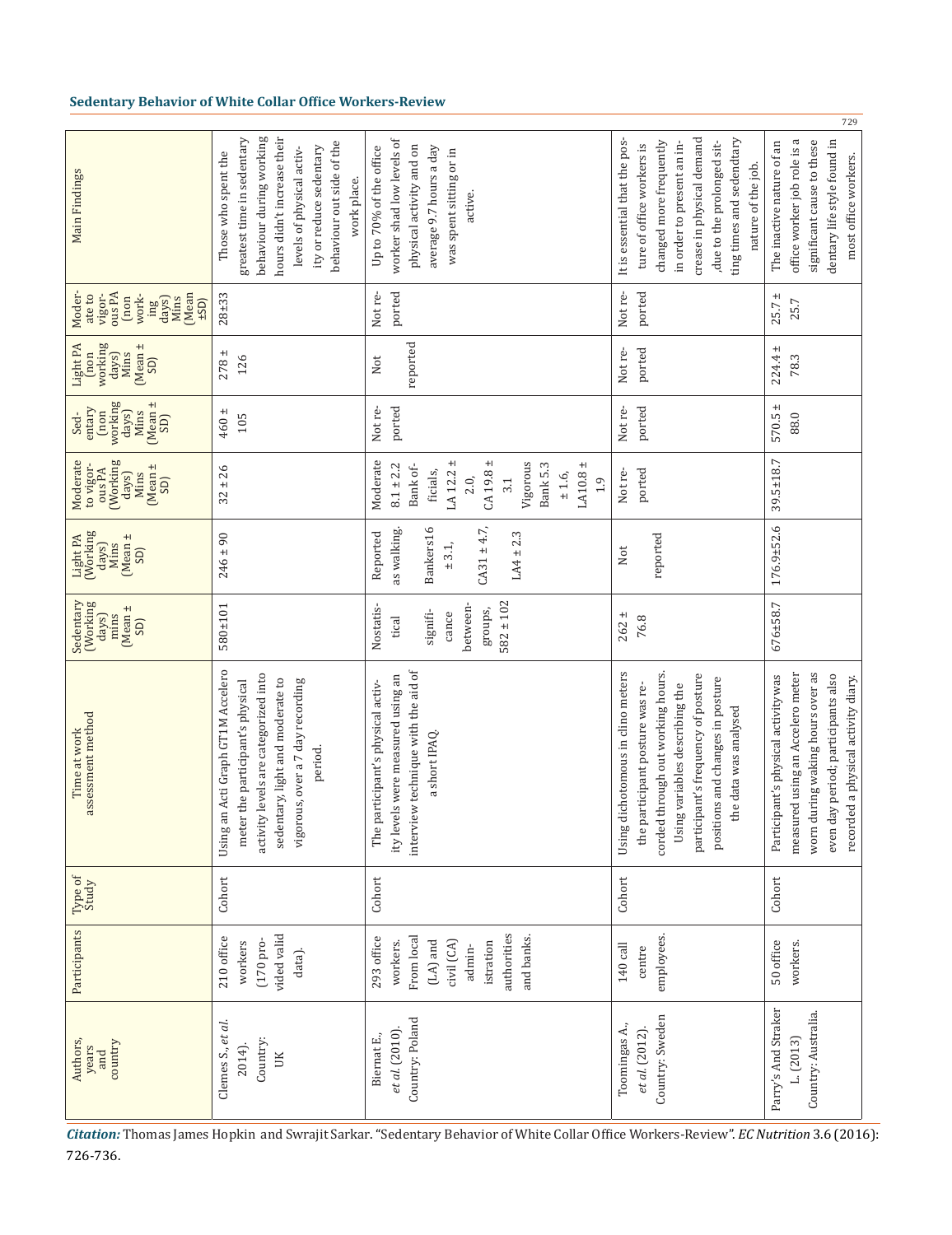|                                                                                                                                                                                                         |                                                                                                                                                                                                                                                                                                                                                                                                                                                            |                                                                                                                                                                                                                                                          | 730                                                                                                                                                                                                 |
|---------------------------------------------------------------------------------------------------------------------------------------------------------------------------------------------------------|------------------------------------------------------------------------------------------------------------------------------------------------------------------------------------------------------------------------------------------------------------------------------------------------------------------------------------------------------------------------------------------------------------------------------------------------------------|----------------------------------------------------------------------------------------------------------------------------------------------------------------------------------------------------------------------------------------------------------|-----------------------------------------------------------------------------------------------------------------------------------------------------------------------------------------------------|
| sedentary behaviour, for<br>study spent significantly<br>than there commended<br>The participants in this<br>long periods of time in<br>much greater periods<br>sitting positions and<br>sitting times. | increase the frequency of<br>Work place interventions<br>can increase PAL of white<br>duces sedentary time and<br>collar office workers, re-<br>breaks.                                                                                                                                                                                                                                                                                                    | and self-report question-<br>The Acti PAL monitories<br>sensitive to change, and<br>naires are less sensitive.<br>the Acti graph monitor                                                                                                                 | donotcompensatefortheir-<br>sedentarybehaviourdur-<br>Officeworkerswhositfor-<br>workingdayssittingand-<br>workingdayalsospend-<br>longdurationsoftheir-<br>longdurationsofnon-<br>ingworkinghours. |
| Not re-<br>ported                                                                                                                                                                                       | ported<br>Not re-                                                                                                                                                                                                                                                                                                                                                                                                                                          | ported<br>Not re-                                                                                                                                                                                                                                        | Not re-<br>ported                                                                                                                                                                                   |
| ported<br>Not re-                                                                                                                                                                                       | Not re-<br>ported                                                                                                                                                                                                                                                                                                                                                                                                                                          | ported<br>Not re-                                                                                                                                                                                                                                        | ported<br>Not re-                                                                                                                                                                                   |
| ported<br>Not re-                                                                                                                                                                                       | Not re-<br>ported                                                                                                                                                                                                                                                                                                                                                                                                                                          | $+1$<br>120.1<br>472.9                                                                                                                                                                                                                                   | $MWS-$<br>$HWS-$<br>$341 \pm$<br>382±<br>$288 +$<br>$LWS-$<br>124<br>142<br>133                                                                                                                     |
| ported<br>Not re-                                                                                                                                                                                       | $30.3 \pm$<br>16.8                                                                                                                                                                                                                                                                                                                                                                                                                                         | ported<br>Not re-                                                                                                                                                                                                                                        | ported<br>Not re-                                                                                                                                                                                   |
| ported<br>Not re-                                                                                                                                                                                       | $219.8 \pm$<br>58.7                                                                                                                                                                                                                                                                                                                                                                                                                                        | ported<br>Not re-                                                                                                                                                                                                                                        | ported<br>Not re-                                                                                                                                                                                   |
| $318 \pm 60$                                                                                                                                                                                            | $721.75 \pm$<br>77.5                                                                                                                                                                                                                                                                                                                                                                                                                                       | $+1$<br>587.12<br>93.9                                                                                                                                                                                                                                   | MWS-504<br>HWS-661<br>LWS-352<br>$\pm 107$<br>$+69$<br>$\pm 98$                                                                                                                                     |
| ters, and were compared to current<br>measured using active Accelero me-<br>pants physical activity levels were<br>Over a 1 week period the partici-<br>sitting time recommendations                    | intensity activity and MVPA on work<br>Participants were split into 3 groups<br>time, breaks in sedentary time, light<br>sedentary time, sustained sedentary<br>measured before and following a 12<br>the participants were a Acti Graph<br>each completing office based inter-<br>days and during work hours were<br>GT3X Accelero meter to measure<br>under taking these interventions<br>ventions. 1 week before and after<br>week intervention period. | sedentary time. Their PAL was then<br>measured using 2 questionnaires.<br>meters were initially worn for a 7<br>Acti graph and Acti PAL Accelero<br>ticipants then completed a 7 day<br>intervention aimed at reducing<br>day base line period. The par- | was measured and the participants<br>split into 3 groups according to the<br>amount of sitting they completed.<br>the amount of time spent sitting<br>Through the use of pedometers                 |
| cohort                                                                                                                                                                                                  | izedcon-<br>troltrial<br>dom-<br>Ran-                                                                                                                                                                                                                                                                                                                                                                                                                      | Cohort                                                                                                                                                                                                                                                   |                                                                                                                                                                                                     |
| 83 office<br>workers.                                                                                                                                                                                   | 62 office<br>workers                                                                                                                                                                                                                                                                                                                                                                                                                                       | 20 workers<br>employed<br>in seden-<br>tary jobs.                                                                                                                                                                                                        | work sitters<br>work sitters<br>(Low work<br>MWS/High<br>each group.<br>HWS)24 in<br>72 Office-<br>workers<br>medium<br>sitters<br>LWS/                                                             |
| et al. (2011).<br>Country:<br>Ryan C.,<br>UK                                                                                                                                                            | et al. (2013)<br>Australia.<br>Country:<br>Parry S.,                                                                                                                                                                                                                                                                                                                                                                                                       | Keadle SK, et al.<br>Country: USA.<br>(2012)                                                                                                                                                                                                             | Clemes SA., et al.<br>Country: UK<br>(2014)                                                                                                                                                         |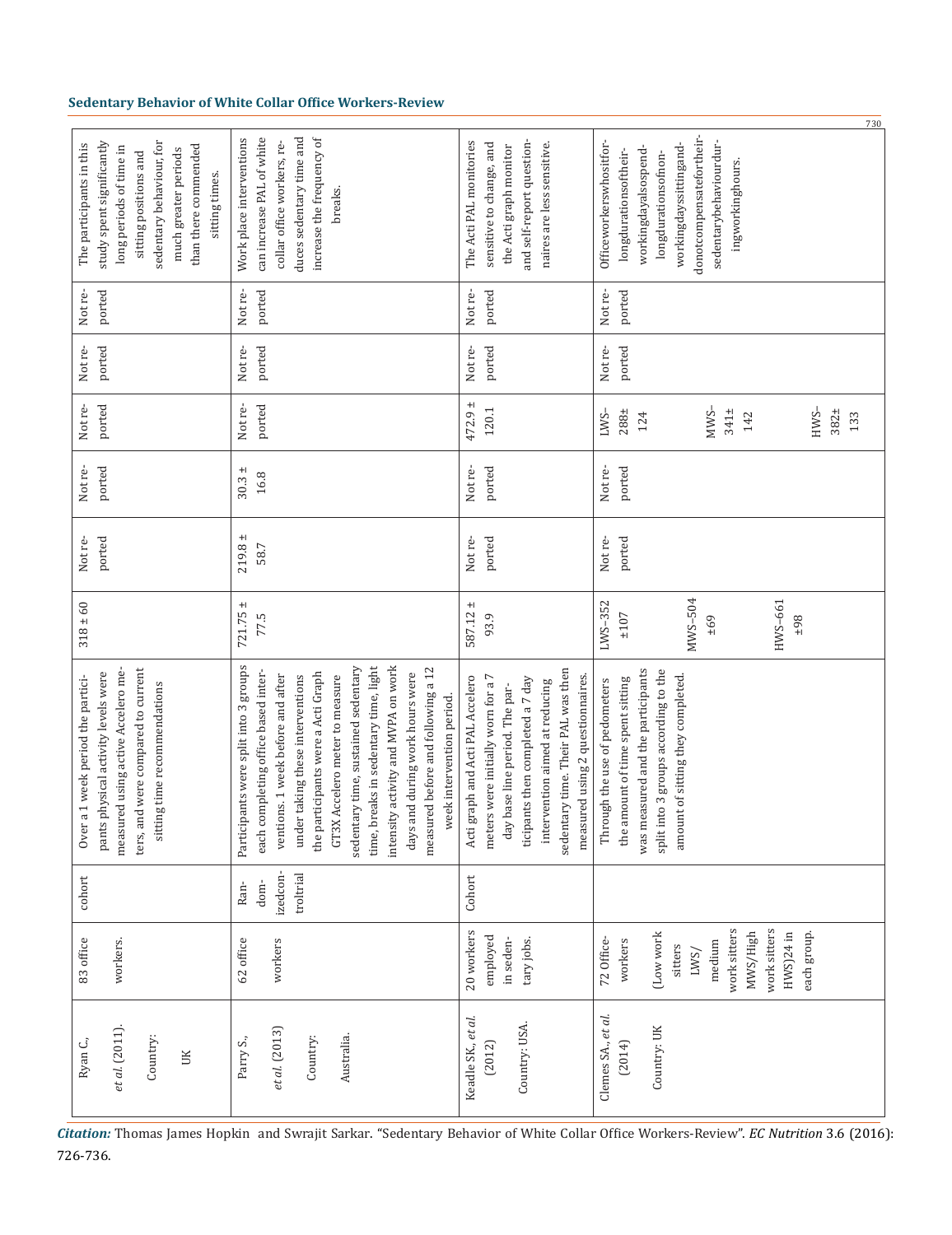| increase the frequency<br>tions can increase PAL<br>Work place interven-<br>of white collar office<br>sedentary time and<br>workers, reduces<br>of breaks.                                                                                                                                                                                                                                                                                                     | self-report question-<br>naires are less sensi-<br>change, and the Acti<br>The Acti PAL moni-<br>graph monitor and<br>tories sensitive to<br>tive.                                                                                                  | rationsofnon-working-<br>dayalsospendlongdu-<br>dayssittinganddonot-<br>duringworkinghours.<br>sedentarybehaviour-<br>tionsoftheirworking-<br>compensatefortheir-<br>swhositforlongdura-<br>Officeworker- |
|----------------------------------------------------------------------------------------------------------------------------------------------------------------------------------------------------------------------------------------------------------------------------------------------------------------------------------------------------------------------------------------------------------------------------------------------------------------|-----------------------------------------------------------------------------------------------------------------------------------------------------------------------------------------------------------------------------------------------------|-----------------------------------------------------------------------------------------------------------------------------------------------------------------------------------------------------------|
| Not re-<br>ported                                                                                                                                                                                                                                                                                                                                                                                                                                              | reported<br>Not                                                                                                                                                                                                                                     | Not re-<br>ported                                                                                                                                                                                         |
| Not re-<br>ported                                                                                                                                                                                                                                                                                                                                                                                                                                              | report-<br>Not<br>ed                                                                                                                                                                                                                                | ported<br>Not re-                                                                                                                                                                                         |
| ported<br>Not re-                                                                                                                                                                                                                                                                                                                                                                                                                                              | $472.9 +$<br>120.1                                                                                                                                                                                                                                  | LWS-288<br>$MWS-$<br>$HWS-$<br>± 124<br>$341 \pm$<br>$382 \pm$<br>133<br>142                                                                                                                              |
| $30.3 \pm$<br>16.8                                                                                                                                                                                                                                                                                                                                                                                                                                             | reported<br>Not                                                                                                                                                                                                                                     | Not re-<br>ported                                                                                                                                                                                         |
| $219.8 \pm$<br>58.7                                                                                                                                                                                                                                                                                                                                                                                                                                            | Not re-<br>ported                                                                                                                                                                                                                                   | Not re-<br>ported                                                                                                                                                                                         |
| $721.75 \pm$<br>77.5                                                                                                                                                                                                                                                                                                                                                                                                                                           | 587.12<br>±93.9                                                                                                                                                                                                                                     | $352 \pm 107$<br>$661 + 98$<br>504±69<br>$MWS-$<br>$HWS-$<br>$LWS-$                                                                                                                                       |
| following a 12 week intervention period.<br>work hours were measured before and<br>each completing office based interven-<br>sedentary time, light intensity activity<br>taking these interventions the partici-<br>ero meter to measure sedentary time,<br>pants were a Acti Graph GT3X Accel-<br>Participants were split into 3 groups<br>tions. 1 week before and after under<br>sustained sedentary time, breaks in<br>MVPA on work days and during<br>and | Acti graph and Acti PAL Accelero meters<br>were initially worn for a 7 day base line<br>period. The participants then completed<br>a 7 day intervention aimed at reducing<br>sedentary time. Their PAL was then<br>measured using 2 questionnaires. | measured and the participants split into<br>3 groups according to the amount of<br>Through the use of pedometers the<br>amount of time spent sitting was<br>sitting they completed                        |
| dom-<br>ized-<br>Ran-<br>$con-$<br>trol-<br>trial                                                                                                                                                                                                                                                                                                                                                                                                              | hort<br>Ġ-                                                                                                                                                                                                                                          |                                                                                                                                                                                                           |
| 62 office<br>workers                                                                                                                                                                                                                                                                                                                                                                                                                                           | sedentary<br>ployed in<br>20 work-<br>ersem-<br>jobs.                                                                                                                                                                                               | each group.<br>(Low work<br>$HWS$ ) $24$ in<br>High work<br>72 Office-<br>ters MWS<br>work sit-<br>workers<br>medium<br>sitters<br>sitters<br>LWS/                                                        |
| Country: Aus-<br>Parry S., et al.<br>tralia.<br>2013)                                                                                                                                                                                                                                                                                                                                                                                                          | Keadle SK., et al.<br>Country: USA.<br>(2012)                                                                                                                                                                                                       | Clemes SA., et al.<br>Country: UK<br>(2014)                                                                                                                                                               |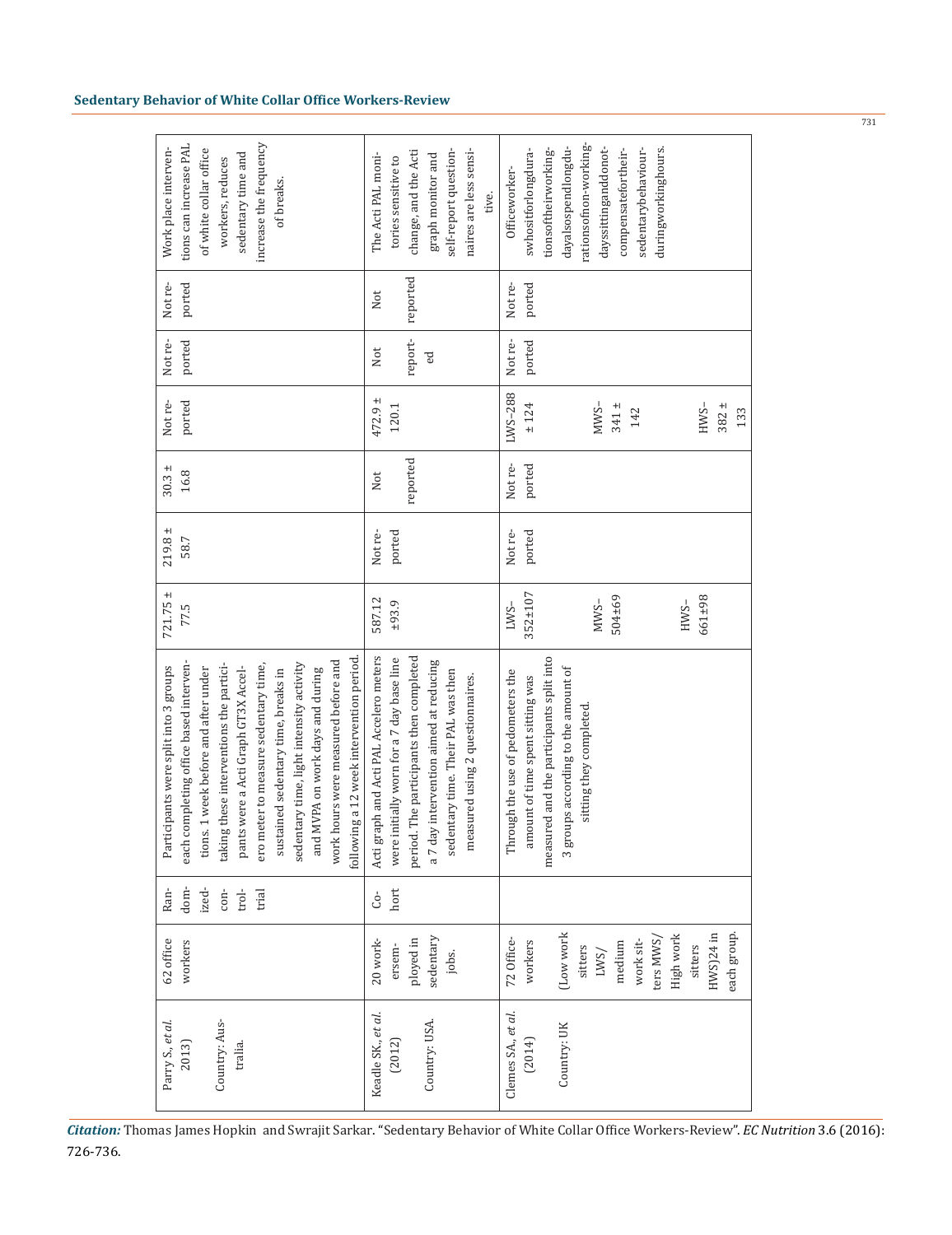## **Results**

7 Cohort studies and 1 cross sectional study, with data pooled together, were reviewed in order to assess the PAT of white collar office workers. Through the analysis of 210 office workers [6], reported that on working days office workers spent 580±101 minutes in sedentary activity, compared to no working days when office workers were only found to spend 460±105 minutes in sedentary activity. MVPA was also found to decrease on non-working days when compared to working days with 28±33 minutes and 32±26 minutes being reported respectively. Analyzing the PAT of 293 office workers, [3], also reported high levels of sedentary activity with 582±102 minutes of sedentary activity being reported on working days. Low levels of both light PA and MVPA was also reported in this study with the 3 groups of office workers completing on average 12.7 minutes of light PA and 56.2 minutes of MVPA a day.

Similar results was found, [29], with 262±76.8 minutes of sedentary activity being reported in 140 call centre employees. In a similar cohort study [25], also only analyzing the sedentary time of office workers during working days, reported  $318\pm60$  minutes of sedentary time was reported in 83 office workers.

The only randomized control trial included in this review [23], also reported that the 50 office workers spent long durations of time sedentary on both working and non-working days, 676±58.7 minutes and 570.5±88. 0 minutes respectively. This study also reported low levels of light PA, 176.9±52.6 minutes, and MVPA, 39.5±18.7, on working days. Low levels of light PA, 224.4±78.3 minutes, and MVPA, 25.7±25.7, were also reported in the office workers during non-working days.

Similar study [22], found similar results to those found in the other papers included in this review with high levels of sedentary activity, 721.75±77.5 minutes, and low levels of MVPA30.3±16.8 minutes, reported on working days. However light PA was found to be higher than that found in the other reviewed studies, 219.8±58.7 minutes.

High levels of sedentary activity during both working and non working days were reported [17], 587.12±93.9 minutes and 472.9±120. 1 minutes respectively. Similar findings were reported [6], with high levels of sedentary activity being reported on both working days; Low work sitters 352±107 minutes, medium work sitters 504±69 minutes, high work sitters 661±98 minutes, and non-working days; Low work sitters 288±124 minutes, Medium work sitters 341±142 minutes, high work sitters 382±133 minutes, by the 3 groups of office workers.

| Day             |                      |                   | Sedentary (Time) min- Light PA (Time) minutes MVPA (Time) minutes mean |
|-----------------|----------------------|-------------------|------------------------------------------------------------------------|
|                 | utes mean $(\pm SD)$ | mean $(\pm SD)$   | $(\pm SD)$                                                             |
| Working Day     | $529 \pm 75.3$       | $164.9 \pm 51.1$  | $28.2 \pm 15.9$                                                        |
| Non-Working Day | $460.1 \pm 63.2$     | $251.2 \pm 102.1$ | $17.9 \pm 29.3$                                                        |

## *Table2 :Average PAT for both working and non-working days.*

# **Discussion**

This review found that office workers spend great durations of both working and non-working days in sedentary activity, this combined with the low levels of light PA and MVPA completed by the office workers analysed in this review places this population at a greater risk of developing non communicable diseases, [12]. When the finding of this review are compared to previous research showing the sedentary behavior of white collar workers it adds to a growing body of evidence showing the low levels of PA undertaken by office workers and the detrimental effects this could have on their health. Through the use of accelerometers it was reported that a sample of n=210UK office workers spent 57% of their working day as sedentary [6]. Similar findings were also reported in a study involving 193 Australian office workers, with accelerometers measuring 77% of the participant's time in work as sedentary, accounting for on average 6.6 hours of the participants time spent at work, [29]. This is significantly lower than the 9.7 hours a day reported by [3]. In the previously mentioned study it was also found that of then = 293 polish office workers who spent the most time being sedentary also had higher BMI values and lower levels of physical activity [3]. This research also supports past research which found that the most sedentary participants during working hours did not compensate for their sedentary behavior with physical activity during non-working hours [6]. This finding fur-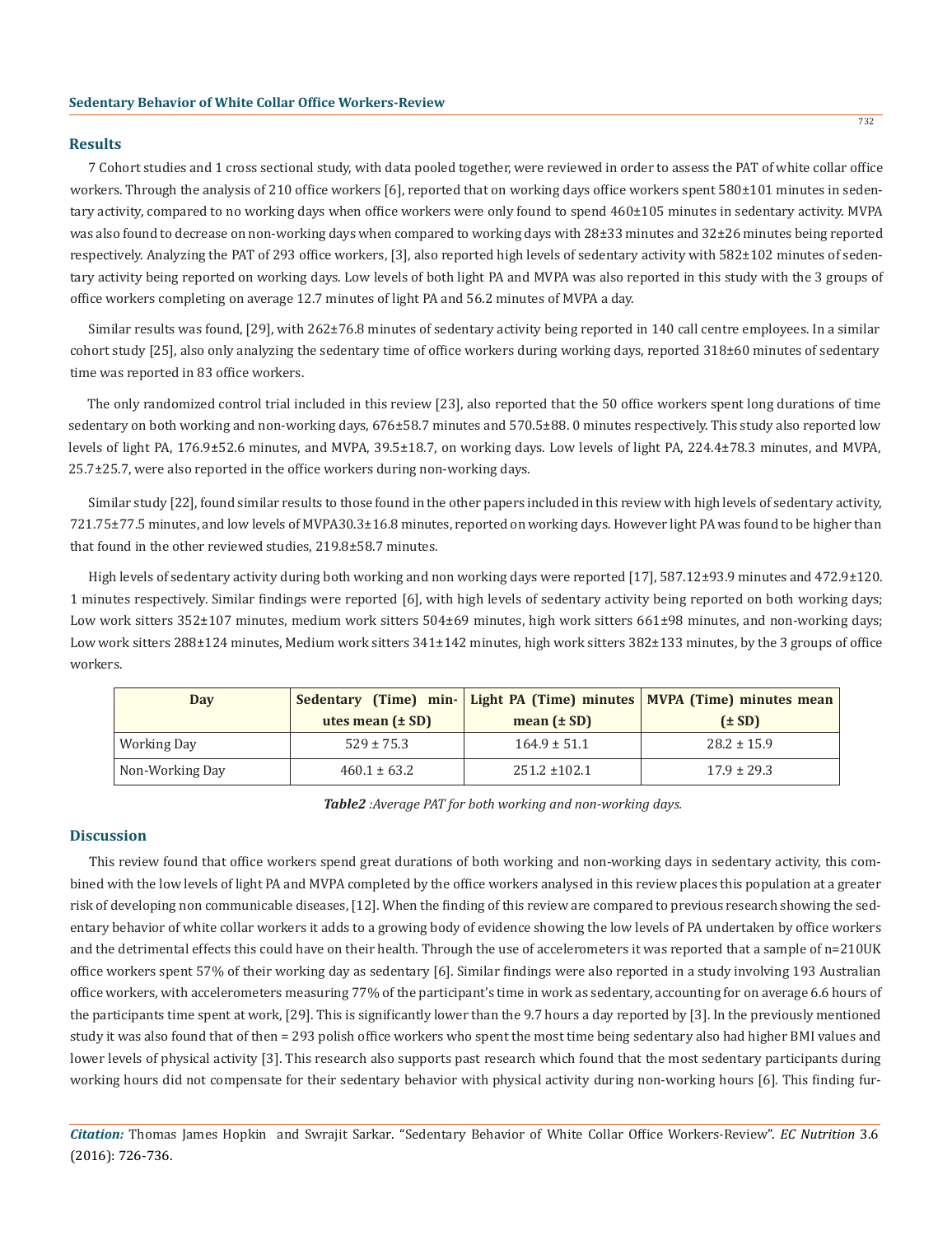ther support evidence showing the work place as the main setting for sedentary behavior [29]. It is of vital importance that the PAT of this population is increased as studies have repeatedly shown that sedentary behavior can increase the risk of obesity, developing noncommunicable diseases, and is associated with all causes of cardiovascular disease mortality, independent of the amount of moderate to vigorous physical activity performed [15,16,30].

# **Duration of Sedentary Behavior**

Past research has not only found that high percentages of an office workers day are sedentary but also that the bouts of sedentary activity are often for long uninterrupted periods of time. 55% of sedentary behavior is spent in durations of 20 or 30 minutes [29], this is further supported by findings showing between 25-67% of sitting time in 83 office workers was greater than 20 and 30 minutes long [25]. These long durations of uninterrupted sedentariness are not beneficial to health with evidence suggesting a regular change in posture may decrease plasma glucose and insulin levels after food consumption [10] and regular changes in posture can also enhance musculoskeletal health and levels of productivity in the workplace [13].

#### **Comparison of Working Days to Non-Working days**

This systematic review also compared the duration of time spent sedentary on work days to non-work days, it was found that the white collar office workers analysed In this review spent greater durations of time sedentary on working days when compared to non-working days. This is further supported by an increase in sedentary behavior of between 7.5% and a 9.9% on work days found by recent research, [19, 29]. This supports the growing evidence that shows those who are sedentary in the work place continue their sedentary behavior during non-working hours. 210 office workers PAL were measured during both working and non-working hours using Acti Graph accelerometers over a 7 day period [6]. This study found that sedentary activity during working hours was strongly correlated with sedentary activity on both non working hours on work days and sedentary activity on non working days, it was also found that the participants who spent the greatest duration of working hours in sedentary activity also spent significantly greater durations of non-working days in sedentary behavior when compared to the participants with the lowest amount of time spent in sedentary activity during working hours [6]. This reviewal so found that office workers did increase their levels of light physical activity on non-working days when compared to working days, this finding contradicts past research with many studies finding those who spent long amounts of time in sedentary behavior during working hours would also continue this sedentary behavior during non working hours and also decrease light physical activity during this time [22]. However greater durations of MVPA was not completed by the office workers in this review on non-working days when compared to working days, supporting the growing body of evidence showing that the amount of MVPA undertaken by those who are the most and least sedentary are not significantly different, showing that there is no compensation outside of working hours for these dentary activity completed during working hours, such as an increase in PAT [6]. This was also found in Dutch office workers who after long periods of uninterrupted sitting throughout the working day didn't compensate during non-working hours [24]. However sitting time during both working hours and non-working hours has been analysed finding that that those who worked in predominantly sedentary job roles, such as office workers, where significantly more likely to participant in physical activity during non-working hours when compared to more active job roles [4]. However this is the only study to find these results showing that the main body of evidence supports that those who are inactive during working hours do not increase their PAL outside of work to compensate for previous sedentary behaviour. The recording of office workers meeting a set PAL have produced poor results with only 49% of participants meeting there commended duration of MVPA set by the ACSM of 150 minutes a week [3], 30-60 minutes of moderate PA or 20-60 minutes or vigorous PA a day [1]. This further shows the sedentary nature of not only the office workers job role but also their low levels of physical activity outside of working hours.

#### **Work place Interventions**

The work place has been identified as an applicable place to increase the PAT of workers, especially white collar workers due to their high levels of sedentariness [21]. With some recent research suggesting that work place interventions are successful at both increasing the physical activity levels of office works and also decreasing the time spent sedentary at work [22]. Although the previously mentioned study did increase the PAL of office workers and decrease the time spent in sedentary activity this was only achieved with minimal suc-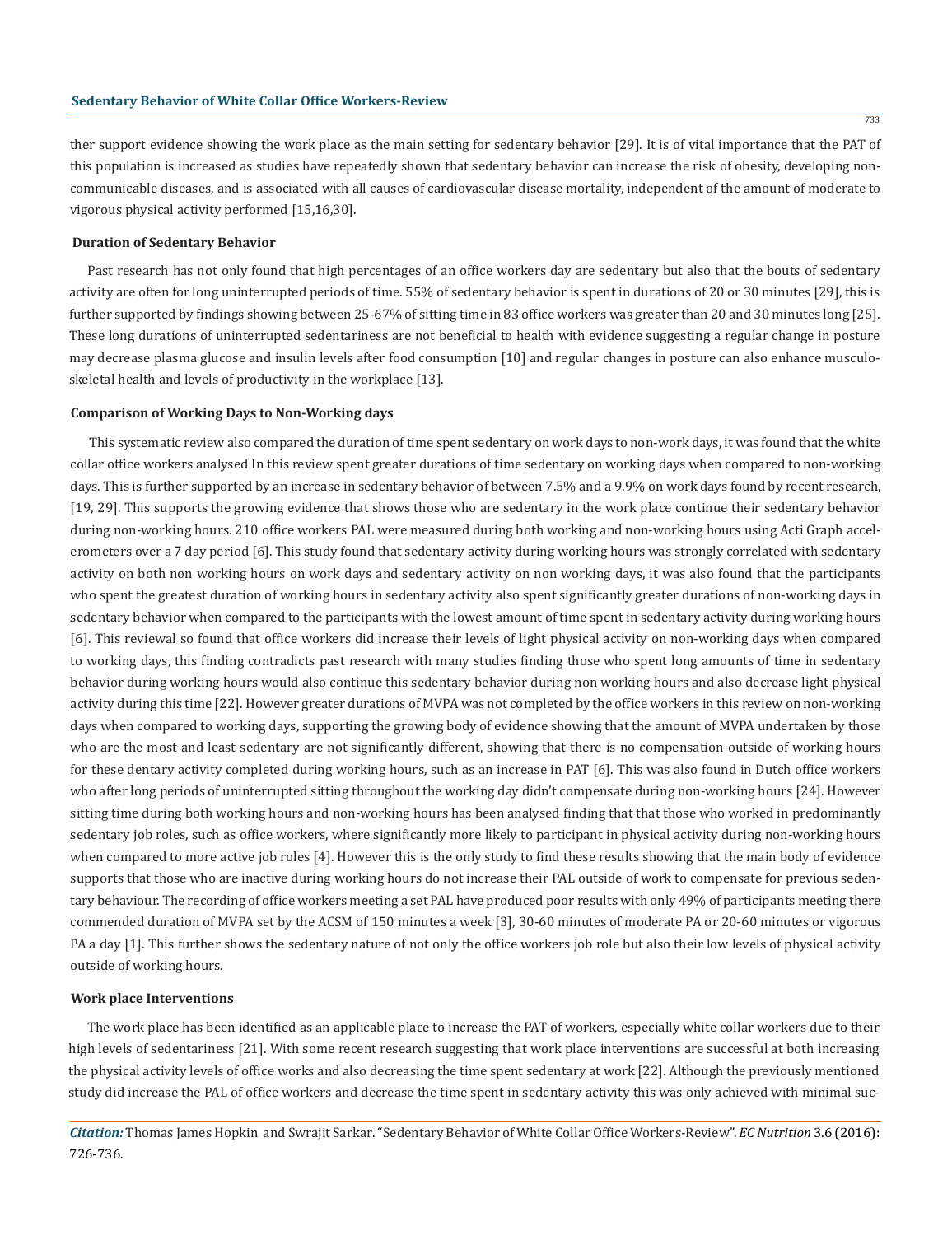cess as light physical activity was increased on average by 7 minutes and sedentary behavior was decreased by 1-2% [22]. Similar success rates have been achieved in which sedentary time was decreased by 5% a working day [17]. These results are further supported by a meta-analysis concluding that the health and physical activity of employees could be improved by some work place interventions [7]. However this is contradicted by another meta-analysis finding that due to the poor design of the interventions PAL of the office workers hasn't been found to significantly increase post intervention, with a small number of studies finding little to no improvements in the PAL and or health of the office workers [9]. These findings show that more research needs to be conducted in order to improve the quality of design used in future interventions due to the varied but mainly poor results of past work place interventions.

## **Future research**

Future research should concentrate on the analysis of office workers diets, analyzing both the macro and micro nutrient content of their diet. Research so far has found office workers to typically consume diets high in fat, due to the availability of convenience foods, this combined with this dietary nature of an office worker job places this population at a greater risk of developing non communicable diseases. Research into both the physical activity levels and the diets of this population not only would allow for a greater insight into their health but would also allow for the development of work interventions.

## **Conclusions**

This systematic review found that white collar workers spend great durations of both working and non-working days in sedentary activity, with little increases in physical activity shown during non-working days. This is in agreement with recent research showing these dietary natures of not only a white collar office workers job role but also lifestyle, with high levels of sedentary activity and low levels of physical activity reported.

# **Author Contributions**

TJH and SS both contributed equally to the search of literature and writing the general review regarding sedentary behavior of white collar office workers.

# **Conflicts of Interest**

The authors declare no conflict of interest.

# **Bibliography**

- 1. American college of sports medicine. "ACSM | News Releases". (2015).
- 2. Brown HE., *et al.* ["Objectively measured sedentary behavior and physical activity in office employees: relationships with presentee](http://www.ncbi.nlm.nih.gov/pubmed/23887700)ism". *[Journal of Occupational and Environmental Medicine](http://www.ncbi.nlm.nih.gov/pubmed/23887700)* 55.8 (2013): 945-953.
- 3. Biernat E., *et al.* ["Physical activity of office workers".](http://biolsport.com/fulltxt.php?ICID=927495) *Biology of Sport* 27.4 (2010): 289-296.
- 4. Chau J., *et al.* ["Cross-sectional associations between occupational and leisure-time sitting, physical activity and obesity in working](http://www.ncbi.nlm.nih.gov/pubmed/22227284) adults". *Preventive Medicine* [54.3-4 \(2012\): 195-200.](http://www.ncbi.nlm.nih.gov/pubmed/22227284)
- 5. Church TS., *et al.* "Trends over 5 decades in the U.S. occupation-related physical activity and their associations with obesity". *PLoS One* 6.5 (2011): e19657.
- 6. Clemes Stacy A., *et al.* "Office Workers' Objectively Measured Sedentary Behavior and Physical Activity During and Outside Working Hours". *American College of Occupational and Environmental Medicine* 56.3 (2014): 298-303.
- 7. Conn VS., *et al.* "Meta-analysis of work place physical activity interventions". *American Journal of Preventive Medicine* 37.4 (2009): 330-339.
- 8. [Department of Health and Jane Ellison MP. "Reducing obesity and improving diet" \(2013\).](https://www.gov.uk/government/policies/reducing-obesity-and-improving-diet)

*Citation:* Thomas James Hopkin and Swrajit Sarkar. "Sedentary Behavior of White Collar Office Workers-Review". *EC Nutrition* 3.6 (2016): 726-736.

734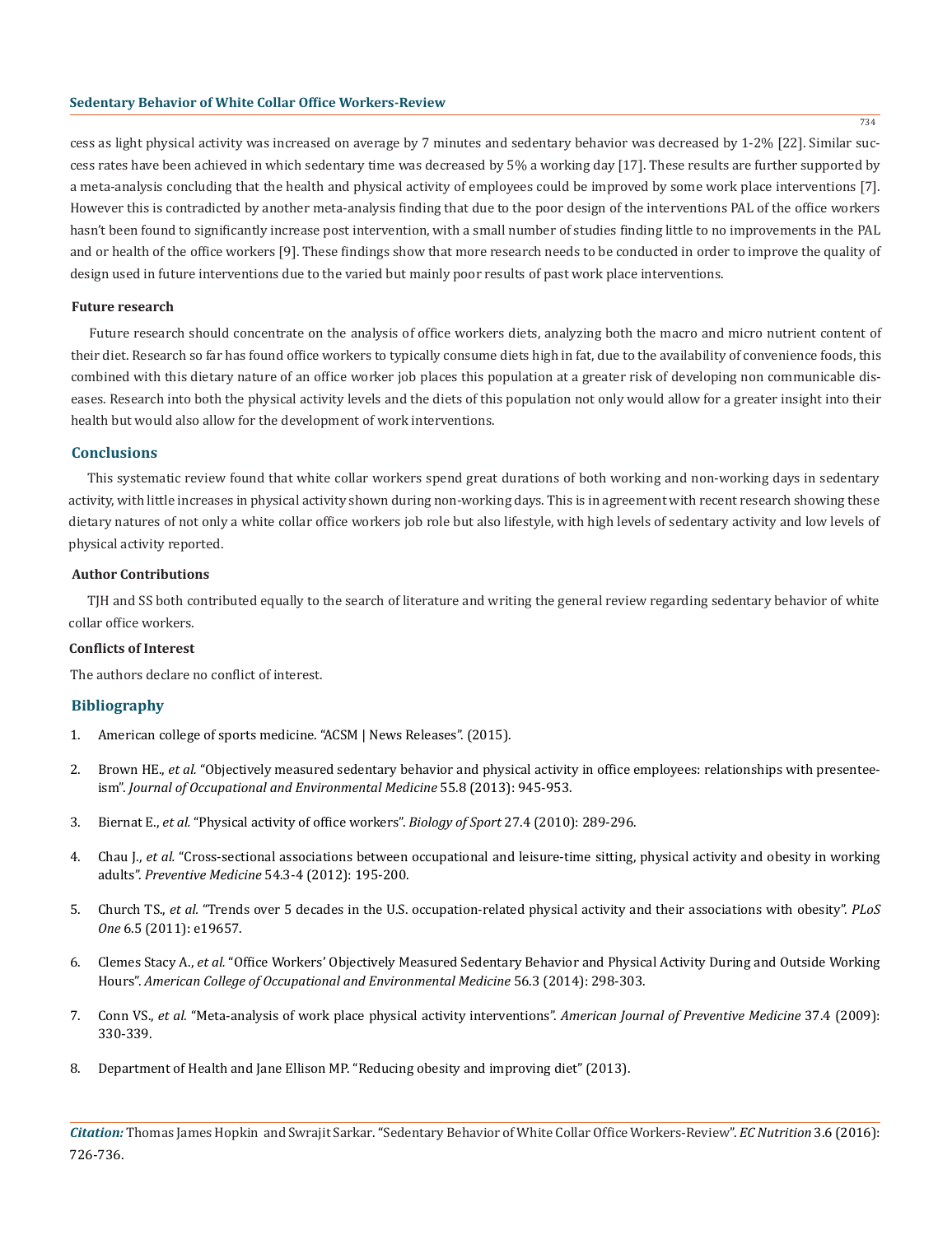- 9. Dishman RK., *et al.* "Work site physical activity interventions". *American Journal of Preventive Medicine* 15.4 (1998): 344-361.
- 10. Dunstan D., *et al.* "Breaking Up Prolonged Sitting Reduces Postprandial Glucose and Insulin Responses". *Diabetes Care* 35.5 (2012): 976-983.
- 11. Finkelstein EA., *et al.* "The costs of obesity in the workplace". *Journal of Occupational and Environmental Medicine* 52 (2010): 971-981.
- 12. Healy GN., *et al.* "Objectively measured sedentary time, physical activity, and metabolic risk: the Australia n diabetes, obesity and life style study (AusDiab). *Diabetes Care* 31.2 (2008): 369-371.
- 13. Healy G., *et al.* "Reducing prolonged sitting in the workplace (an evidence review: full report)". *Victoria n health promotion foundation*  (2012).
- 14. Hu FB., *et al.* ["Television watching and other sedentary behaviours in relation to risk of obesity and type 2 diabetes mellitus in](http://www.ncbi.nlm.nih.gov/pubmed/12684356)  women". *JAMA* [289.14 \(2003\): 1781-1791.](http://www.ncbi.nlm.nih.gov/pubmed/12684356)
- 15. [Joe Schall. "Assessing Source Quality \(1999\).](https://www.e-education.psu.edu/style%20forstudents/c5_p3.html.Lastaccessed13/06/2015)
- 16. Katzmarzyk PT., *et al.* ["Sitting time and mortality form all causes, cardiovascular disease, and cancer".](http://www.ncbi.nlm.nih.gov/pubmed/19346988) *Medicine & Science in Sports & Exercise* [41.5 \(2009\): 998-1005.](http://www.ncbi.nlm.nih.gov/pubmed/19346988)
- 17. Kozey-Keadle S., *et al.* ["The Feasibility of Reducing and Measuring Sedentary Time among Overweight, Non-Exercising Office Work](http://www.hindawi.com/journals/jobe/2012/282303/)ers". *[Journal of Obesity](http://www.hindawi.com/journals/jobe/2012/282303/)* 2012 (2011).
- 18. [Life styles statistic steam, Health and Social Care Information Centre. "Statistic son Obesity, Physical Activity and Diet". hscic.V1.0](http://www.hscic.gov.uk/catalogue/PUB16988/obes-phys-acti-diet-eng-2015.pdf) [\(2014\).](http://www.hscic.gov.uk/catalogue/PUB16988/obes-phys-acti-diet-eng-2015.pdf)
- 19. [McCrady S and Levine J. "Sedentariness at Work: How Much Do We Really Sit?"](http://www.ncbi.nlm.nih.gov/pubmed/19390526/) *Obesity* 17.11 (2009): 2103-2105.
- 20. [NICE. National Institute of Health and Care Excellence. "Costing Report: Four Commonly Used Methods to Increase Physical Activity](http://www.nice.org.uk/nicemedia/live/11373/31847/31847.pd)  [\(2006\).](http://www.nice.org.uk/nicemedia/live/11373/31847/31847.pd)
- 21. Owen N., *et al.* ["Too much sitting: the population health science of sedentary behaviour".](http://www.ncbi.nlm.nih.gov/pubmed/20577058/) *Exercise and Sport Sciences Reviews* 38.3 [\(2010\): 105-113.](http://www.ncbi.nlm.nih.gov/pubmed/20577058/)
- 22. Parry S., *et al.* ["Participatory Workplace Interventions Can Reduce Sedentary Time for Office Workers-A Randomised Controlled](http://journals.plos.org/plosone/article?id=10.1371/journal.pone.0078957)  Trial". *PLoS ONE* [8.11 \(2013\): e78957.](http://journals.plos.org/plosone/article?id=10.1371/journal.pone.0078957)
- 23. [Parry S and Straker L. "The contribution of office work to sedentary behaviour associated risk".](http://bmcpublichealth.biomedcentral.com/articles/10.1186/1471-2458-13-296) *BMC Public Health* 13.1 (2013): 296.
- 24. Proper K., *et al.* ["Physical activity among Dutch workers-differences between occupations".](http://www.ncbi.nlm.nih.gov/pubmed/16684560) *Preventive Medicine* 43.1 (2006): 42-45.
- 25. Ryan CG., *et al.* ["Sitting patterns at work: objective measurement of adherence to current recommendations".](http://www.tandfonline.com/doi/abs/10.1080/00140139.2011.570458) *Ergonomics* 54.6 (2011): [531-538.](http://www.tandfonline.com/doi/abs/10.1080/00140139.2011.570458)
- 26. Schulte Paul A., *et al.* ["Work, Obesity, and Occupational Safety and Health".](http://www.ncbi.nlm.nih.gov/pubmed/17267711/) *American Journal of Public Health* 97.3 (2007): 428-436.
- 27. [Sedentary behaviour research network. "Standardized use of the terms" sedentary and" sedentary behaviours".](http://www.ncbi.nlm.nih.gov/pubmed/22540258) *Applied Physiology, [Nutrition, and Metabolism](http://www.ncbi.nlm.nih.gov/pubmed/22540258)* 37.3 (2012): 540-542.
- 28. [Straker L and Mathiassen SE. "Increased physical workloads in modern work a necessity for better health performance?"](http://www.ncbi.nlm.nih.gov/pubmed/19787501) *Ergonomics* [52.10 \(2009\): 1215-1225.](http://www.ncbi.nlm.nih.gov/pubmed/19787501)
- 29. Thorp AA., *et al.* ["Prolonged sedentary time and physical activity in work place and non-work contexts: across-sectional study of](https://ijbnpa.biomedcentral.com/articles/10.1186/1479-5868-9-128) office, customer service and call centre employees". *[International Journal of Behavioral Nutrition and Physical Activity](https://ijbnpa.biomedcentral.com/articles/10.1186/1479-5868-9-128)* 9 (2012):128.